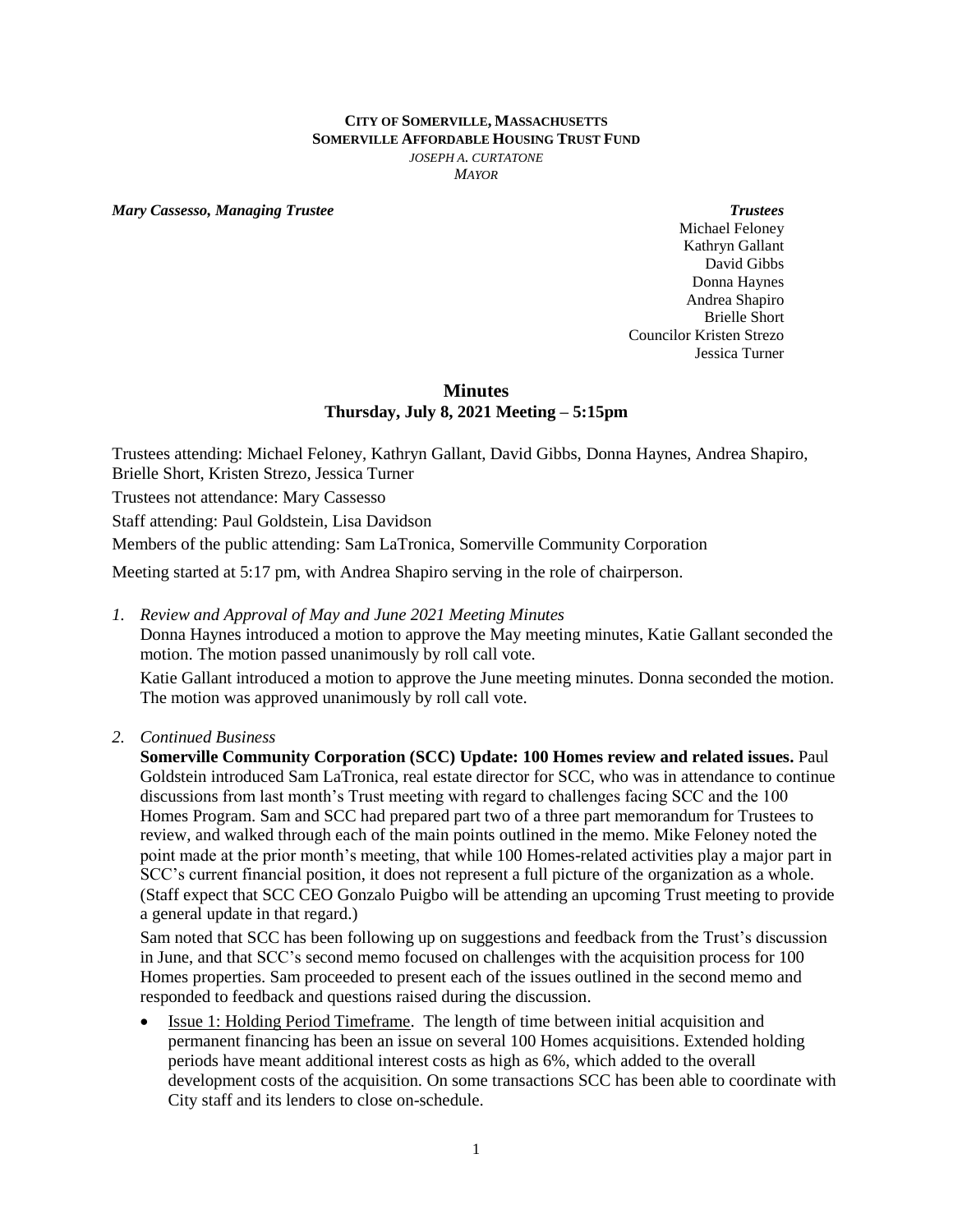However, on transactions acquisitions – particularly comparatively large ones that have involved bond refinancing and which were reliant on payments from outside sources at a future date (i.e. FRIT), interest reserves included in project pro formas have ended up being under budgeted. Some properties acquired were held for almost two years and incurred far more interest than projected in original pro formas.

Potential solutions for the holding period timeline issue included adding as much soft debt as possible up front, which would decrease the need for acquisition funds and would lower overall development costs, as well as allow for affordable housing deed restrictions to be put in place sooner. Having as much soft debt funding up front as possible would be more advantageous than relying on the promise of future payments while interest costs are being incurred.

Sam acknowledged there is a give and take with acquiring properties as soon as possible - the sooner a property is acquired the sooner affordable units are created; however, such speed has sometimes meant higher costs. Another proposed solution would be to pursue off market opportunities with so-called "benevolent" sellers who have a comparatively flexible timelines, and can wait for a permanent financing package to be put together, which would allow SCC to forgo acquisition financing and associated interest costs entirely.

Kristen Strezo asked about the possibility of working with benevolent sellers. Sam replied that he believed many potential sellers would be open to the idea of working with SCC, especially since the properties are acquired at market rate. Mike noted that this was an area where staff have offered SCC feedback. One possibility is that certain sellers may be more willing to sell their property with an extended timeline than others due to the nature of their desire to sell, such as preparing for retirement, or are not in a hurry to relocate.

Donna asked if SCC has considered partnering with sellers who may wish to continue to reside on the property, but are willing to convert the rest to affordable units with SCC offering to cover the necessary rehab/construction costs. She cited elderly residents as a potential target for this type of arrangement. Kristen noted this was a compelling idea, and agreed with Donna that SCC would want to continue thinking outside the box and consider ideas like the one posed by Donna.

# Issue 2: Broker's Price Opinion

SCC has found the need for a Broker's Price Opinion (BPO) to be a problematic requirement. Sam acknowledged that the City needs to make sure the acquisition is not undervalued, but in many cases the BPO would exceed the formal appraisal, and is not as strong an indicator for the true value of the property. Requiring a BPO has also made it difficult for SCC to operate without a broker, as most brokers will not provide a BPO without representing the overall transaction, which leads to additional fees.

Potential solutions for the BPO issue include eliminating the requirement altogether, and instead adding language to the commitment letter that funding is contingent on an accurate appraisal. Andrea Shapiro asked Housing Division staff why the requirement for a BPO is in place and what sort of flexibility exists with removing it. Mike responded that he believes there is some flexibility for the requirement, and noted that the intention was to provide an initial indication that any potential project would be financeable without having to wait for a full appraisal, which often took a significant amount of time. At the time the requirement was put in place, SCC had a solid relationship with a specific broker, and obtaining a BPO as not an issue. Mike further noted that often the appraisal would not come in until just before closing, but that timeline has since improved. Sam added that SCC still does have a relationship with a broker who can provide a BPO, but noted that when off market transactions are pursued the BPO becomes an issue.

Donna noted that brokers tend to exaggerate the price, and suggested having some sort of an arrangement with an appraisal company for a soft appraisal instead of a BPO, which would allow for a more accurate initial assessment. Sam noted that SCC has been building a relationship with an appraisal company. Mike followed up Donna's suggestion, noting it was an interesting idea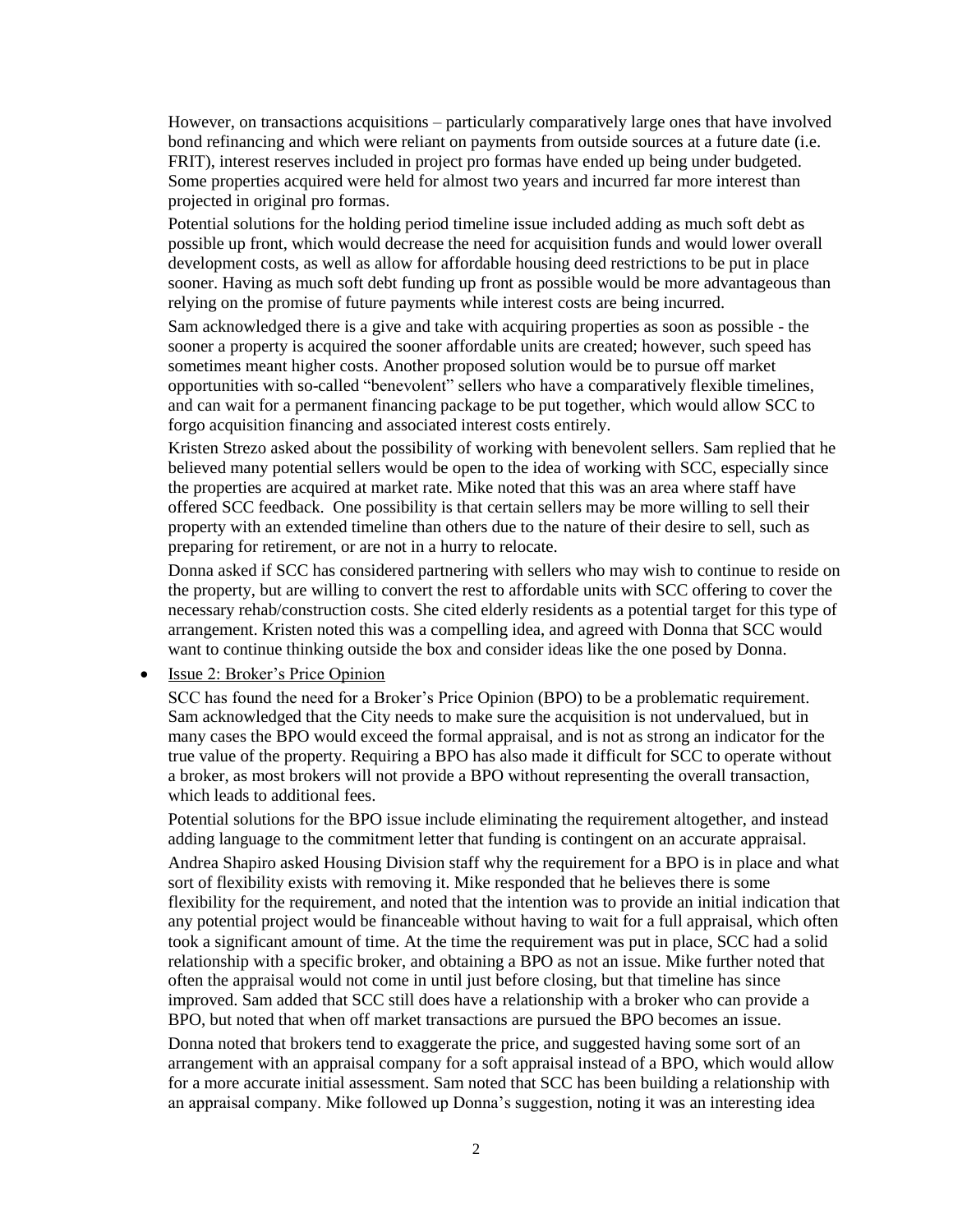but that in his experience, appraisers can be difficult to work with; however, building a relationship with a particular company would be beneficial.

## Issue 3: Developer Fee and Overhead

SCC has been unable to draw paid developer fee for its 100 Homes acquisitions in an amount that is sufficient to cover its operations and staff time required of the program, resulting in the need to apply for additional funds elsewhere. SCC is appreciative of the funding provided by the City and Trust which have accounted for some of these costs. However SCC feels that the process could improve by including appropriate fee/overhead costs in earlier stages of development. Sam noted that past pro formas have not been consistent or formulaic when assessing the true costs of developer fees and overhead.

Potential solutions for the developer fee and overhead issue include SCC being more consistent and deliberate about these costs in the acquisition process so funding can provided up front; this can be achieved by using the same methodologies and formulas as MassHousing and DHCD. Andrea asked if a follow up fee proposal is needed with SCC's next potential acquisition. Sam replied that the fee structure is being reviewed to match the specific property, and SCC is working with the City to come to an agreement on that proposal.

• Issue 4: Identification of Needed Rehab

SCC's experience with prior acquisitions has suggested that gaining a clear understanding of the necessary rehab and repair on a property in advance of acquisition is critical to success. Prior to 2020, SCC acquired a number of properties in which the necessary renovation work and the subsequent increased vacancy rate was not accurately projected in the planning process.

Potential solutions for this issue include having a representative from OSPCD or the Inspectional Services Department (ISD) accompany SCC on site visits to help assess the scope and cost of potential rehab work. If the rehab work and subsequent vacancy rates are accurately planned for, acquisition costs over time could be reduced. A certified home inspector could also accompany SCC on site visits in addition to their own architect and maintenance technician.

Mike acknowledged that SCC has been very focused on this issue, and that recent acquisitions have fared better. Mike noted that with the City reopening to the public next week, there will no longer be any restrictions on staff accompanying SCC on site visits.

Andrea expressed concern that necessary rehab may become the basis for price negotiations, and could make acquisitions more difficult. Andrea also expressed concern with involving ISD in site visits, as that could lead to involuntary tenant displacement due to the condition of the property. Sam noted that SCC would much rather lose out on a property due to being realistic about the total cost than to acquire a property and for it to become a financial burden to SCC and a burden to the tenants. Trustees echoed Sam's sentiment, noting the importance of good due diligence on organizational viability and avoiding situations where that viability suffers down the road.

David Gibbs inquired about the culture at SCC which allowed for the inaccuracy of acquisition costs to be so pervasive, and if there had been a change in that culture. Sam felt this was reflective of SCC's previous leadership having an aggressive mindset to acquire as many properties for affordable housing as possible, leading to budgeting missteps. Sam acknowledged that there has been a cultural shift by SCC in terms of a more conservative approach to acquiring properties, and noted that SCC's current staff benefits from hindsight that was not available to their predecessors.

Mike noted that in fairness it is important to acknowledge the situation SCC's current administration had found itself in, and that the organization has been under a significant amount of pressure, and to SCC's credit, they have taken some hard lessons from past history. Katie Gallant acknowledged the difficulty of the current real estate market, which included higher costs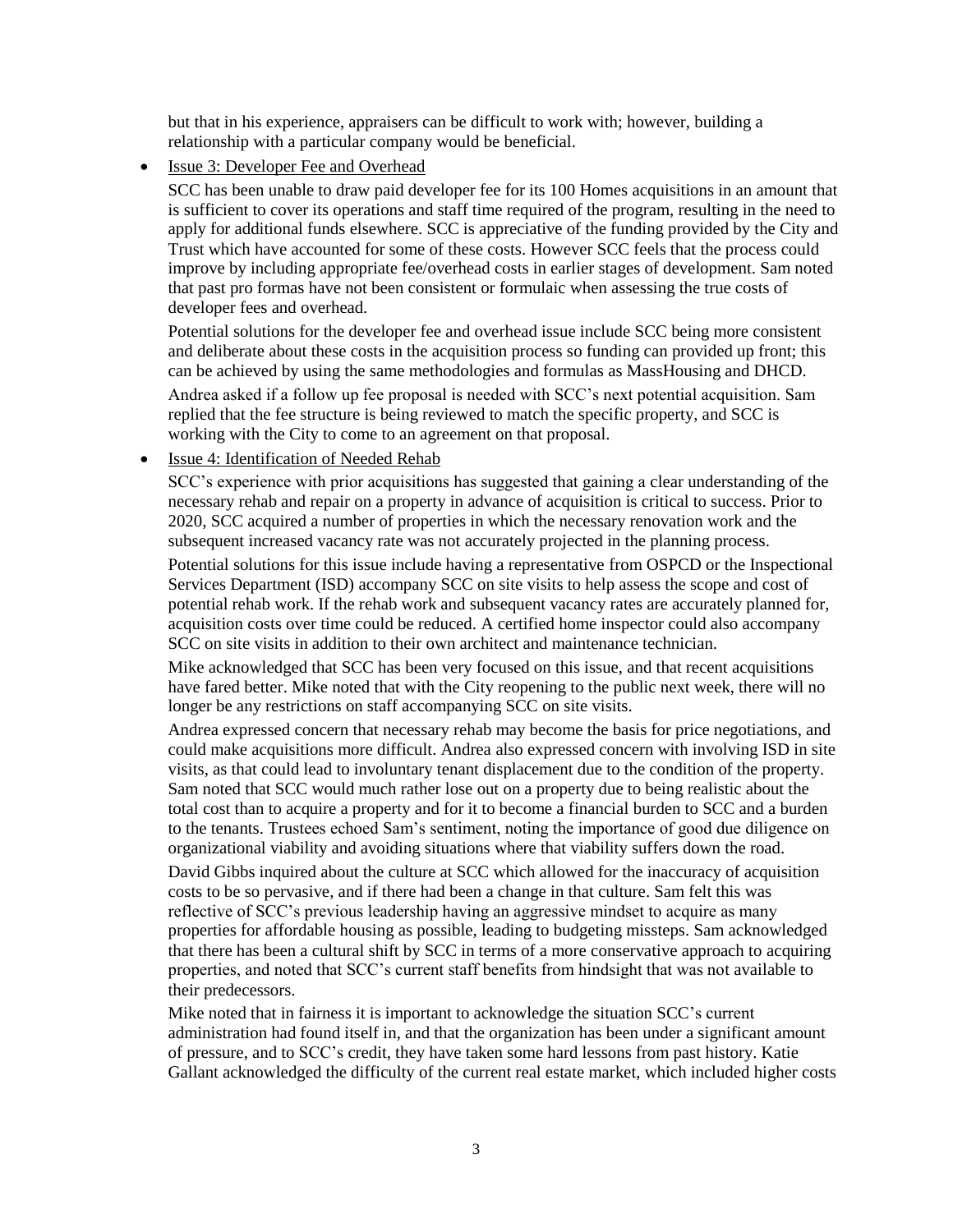for rehab. Jess Turner noted she was in favor of SCC's suggestion to include ISD on site visits, and that it was important for as many tenants as possible to reside in units that are up to code.

Donna noted at the beginning of the 100 Homes program, properties were selling at a rapid rate, and if SCC had not acted quickly 100 Homes would not have been as much of a success. Donna continued, noting that 100 Homes may be able to benefit from the pace of the real estate market slowing down which has been the case in recent months.

• Issue 5: Purchasing Occupied vs. Vacant Properties

The initial goal of 100 Homes was to purchase as many vacant properties as possible in order to avoid having to displace tenants who were not income eligible. However, market conditions made it difficult to find unoccupied properties to acquire. Sam noted there are benefits and disadvantages to both approaches; occupied properties produce income right away, but tenants may be asked to relocate. While vacant properties do not present the issue of tenant relocation, the timeline for getting the property to a point where it can produce income is much lengthier than with a property that was occupied at the time of acquisition.

Potential solutions to this issue include properly evaluating the costs and timing associated with bringing a vacant property online, and only pursuing those that staffing capacity and funding can permit. When evaluating an occupied property, vacancy rates should still be accounted for in the event tenants voluntarily leave the units once informed the property is to be sold.

Andrea noted that 100 Homes initially anticipated acquiring occupied properties, and because of that City funding was proposed so tenants would not have to be displaced, which would not have been the case if the project used Federal funding. Mike noted that City staff were keen to not displace tenants if at all possible, but that Federal funding had been used for 100 Homes acquisitions when necessary.

### *David Gibbs left the meeting at 6:31 pm*

Andrea thanked Sam for presenting the memo, and asked him to provide any closing thoughts. Sam noted that he has begun drafting the third part of the memo, and encouraged Trustees to reach out to him with any further comments or questions.

### *A 5 minute break commenced at 6:38 pm, and the meeting resumed at 6:43 pm*

# **Managing Trustee status and related items**

Paul updated Trustees regarding the status of Mary Cassesso and her potential leave of absence from the Trust. Paul explained that Mary is currently debating whether it is most appropriate for her to step away from the Trust completely, or only to step down as Managing Trustee, and that a clearer understanding of Mary's return to the Trust should be available by the time of the annual meeting in the fall. Paul suggested for the time being, a vote should be taken to name Andrea the Acting Managing Trustee so Trust business could continue accordingly.

Mike noted that staff had touched base with the Housing Counsel Kelly Donato, who confirmed that the Trust's governing documents do not speak specifically to a Trustee taking a leave of absence, but they do speak to a Managing Trustee having to be appointed by the Board.

Kristen Strezo put forth a **motion** at 6:46 pm to appoint Andrea as Acting Managing Trustee. Donna seconded the motion, and the motion was passed by a unanimous roll call vote with Andrea abstaining, Andrea accepted the appointment.

*Kristen Strezo left the meeting at 6:49 pm*